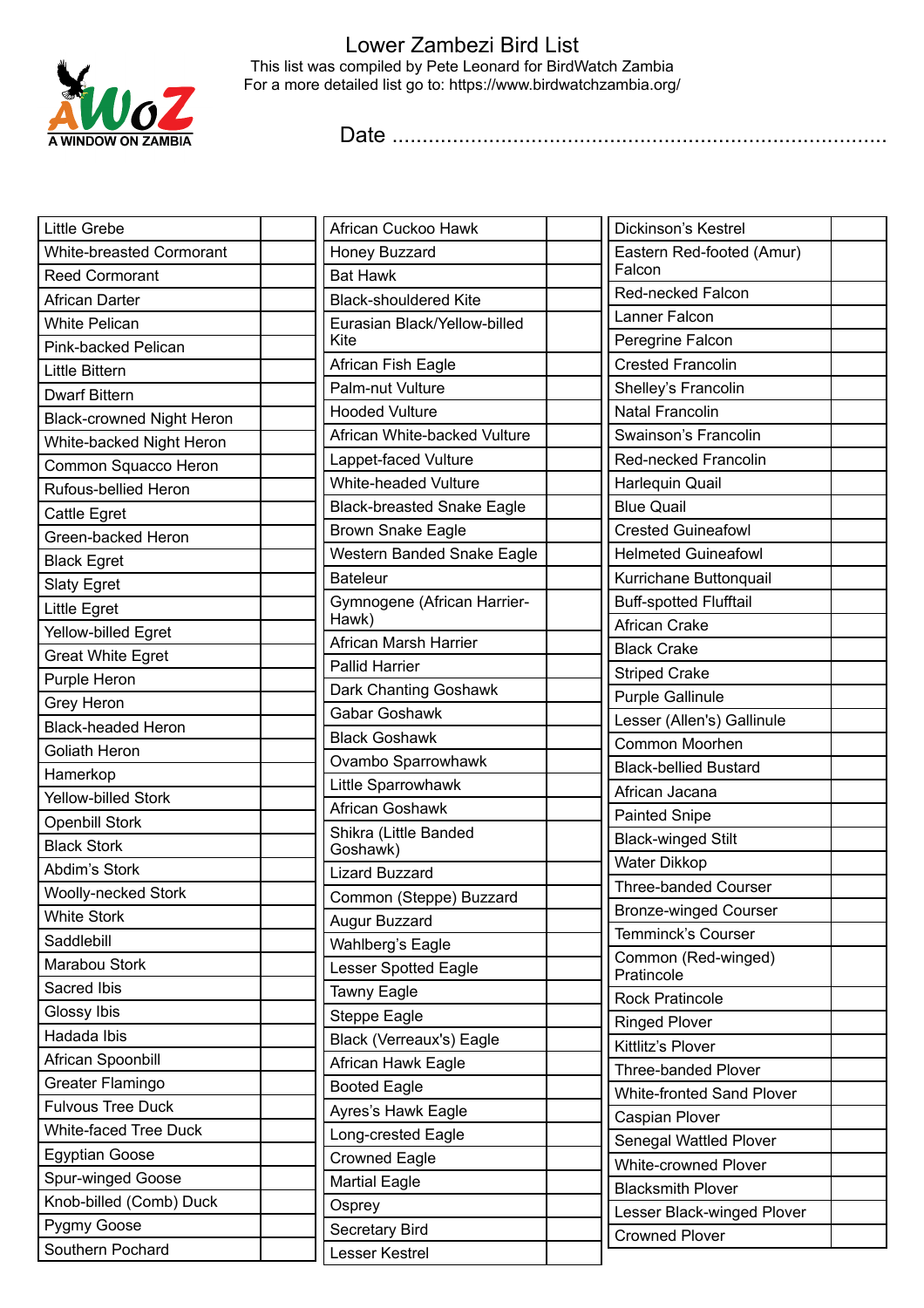| Long-toed Plover                              | W                       |
|-----------------------------------------------|-------------------------|
| <b>Ethiopian Snipe</b>                        | M                       |
| Marsh Sandpiper                               | E                       |
| Greenshank                                    | F                       |
| <b>Wood Sandpiper</b>                         | F                       |
| <b>Common Sandpiper</b>                       |                         |
| <b>Little Stint</b>                           | G<br>S                  |
| <b>Curlew Sandpiper</b>                       | $\overline{\mathsf{P}}$ |
| Ruff                                          | N                       |
| Grey-headed Gull                              | B                       |
| Caspian Tern                                  | A                       |
| White-winged Black Tern                       | M                       |
| African Skimmer                               | E                       |
| Double-banded Sandgrouse                      | Li                      |
| <b>Laughing Dove</b>                          | $\overline{H}$          |
| African Mourning Dove                         | R                       |
| Cape Turtle Dove                              | N                       |
| Red-eyed Dove                                 | Н                       |
| <b>Emerald-spotted Wood Dove</b>              | M                       |
| <b>Tambourine Dove</b>                        | P                       |
| Namaqua Dove                                  | B                       |
| African Green Pigeon                          | C                       |
| Brown-necked (Cape) Parrot                    | h                       |
| Meyer's Parrot                                | S                       |
| Lilian's Lovebird                             | K                       |
| Schalow's Turaco                              | S                       |
| Purple-crested Turaco                         | G                       |
| <b>Grey Lourie</b>                            | P                       |
|                                               |                         |
| <b>Great Spotted Cuckoo</b><br>Jacobin Cuckoo | $\overline{s}$          |
| Striped Crested (Levaillant's)                | N                       |
| Cuckoo                                        | M                       |
| Thick-billed Cuckoo                           | B                       |
| <b>Red-chested Cuckoo</b>                     | E                       |
| <b>Black Cuckoo</b>                           | S                       |
| Eurasian Grey Cuckoo                          | E                       |
| African Grey Cuckoo                           |                         |
| <b>Emerald Cuckoo</b>                         | R                       |
| Klaas's Cuckoo                                | P                       |
| Didric Cuckoo                                 | B                       |
| African Black Coucal                          | R<br>Н                  |
| Senegal Coucal                                | S                       |
| Burchell's (White-browed)                     | H                       |
| Coucal                                        | R                       |
| <b>Barn Owl</b>                               | S                       |
| African Scops Owl                             | C                       |
| White-faced Owl                               | P                       |
| Spotted Eagle Owl                             |                         |
| Giant (Verreaux's) Eagle Owl                  | Α                       |
| Pel's Fishing Owl                             | T                       |
| Pearl-spotted Owlet                           | S                       |
| <b>Barred Owlet</b>                           |                         |
|                                               |                         |

| Wood Owl                          |  |
|-----------------------------------|--|
| Marsh Owl                         |  |
| Eurasian Nightjar                 |  |
| Fiery-necked Nightjar             |  |
| <b>Freckled Rock Nightjar</b>     |  |
| Gaboon (Mozambique/               |  |
| Square-tailed) Nightjar           |  |
| Pennant-winged Nightjar           |  |
| Mottled Spinetail                 |  |
| <b>Bat-like Spinetail</b>         |  |
| African Palm Swift                |  |
| <b>Mottled Swift</b>              |  |
| <b>Eurasian Swift</b>             |  |
| <b>Little Swift</b>               |  |
| <b>Horus Swift</b>                |  |
| <b>Red-faced Mousebird</b>        |  |
| Narina Trogon                     |  |
| <b>Half-collared Kingfisher</b>   |  |
| Malachite Kingfisher              |  |
| Pygmy Kingfisher                  |  |
| Brown-hooded Kingfisher           |  |
| Chestnut-bellied (Grey-           |  |
| headed) Kingfisher                |  |
| Senegal (Woodland)<br>Kingfisher  |  |
| <b>Striped Kingfisher</b>         |  |
| <b>Giant Kingfisher</b>           |  |
| <b>Pied Kingfisher</b>            |  |
| Little Bee-eater                  |  |
| Swallow-tailed Bee-eater          |  |
| White-fronted Bee-eater           |  |
| Madagascar (Olive) Bee-eater      |  |
| <b>Blue-cheeked Bee-eater</b>     |  |
| Eurasian Bee-eater                |  |
| Southern Carmine Bee-eater        |  |
| Eurasian Roller                   |  |
| <b>Lilac-breasted Roller</b>      |  |
| Racket-tailed Roller              |  |
| <b>Purple Roller</b>              |  |
| <b>Broad-billed Roller</b>        |  |
| Red-billed (Green) Wood<br>Hoopoe |  |
| Scimitarbill                      |  |
| Hoopoe                            |  |
| Red-billed Hornbill               |  |
| Southern Yellow-billed Hornbill   |  |
| <b>Crowned Hornbill</b>           |  |
| Pale-billed Hornbill              |  |
| African Grey Hornbill             |  |
| <b>Trumpeter Hornbill</b>         |  |
| Southern Ground Hornbill          |  |
| Yellow-fronted Tinkerbird         |  |
| <b>Black-collared Barbet</b>      |  |
|                                   |  |

| <b>Crested Barbet</b>                               |  |
|-----------------------------------------------------|--|
| Green-backed Honeyguide                             |  |
| Greater Honeyguide                                  |  |
| Lesser Honeyguide                                   |  |
| Bennett's Woodpecker                                |  |
| Golden-tailed Woodpecker                            |  |
| <b>Cardinal Woodpecker</b>                          |  |
| <b>Bearded Woodpecker</b>                           |  |
| African Broadbill                                   |  |
| <b>African Pitta</b>                                |  |
| <b>Flappet Lark</b>                                 |  |
| Dusky Lark                                          |  |
| Red-capped Lark                                     |  |
| Chestnut-backed Sparrow-<br>Lark                    |  |
| <b>Black Saw-wing</b>                               |  |
| <b>Eurasian Sand Martin</b>                         |  |
| African Sand (Brown-throated)<br>Martin             |  |
| Grey-rumped Swallow                                 |  |
| Mosque Swallow                                      |  |
| <b>Lesser Striped Swallow</b>                       |  |
| African Rock Martin                                 |  |
| Wire-tailed Swallow                                 |  |
| <b>Barn Swallow</b>                                 |  |
| <b>House Martin</b>                                 |  |
| <b>Yellow Wagtail</b>                               |  |
| Long-tailed (Mountain) Wagtail                      |  |
| <b>African Pied Wagtail</b>                         |  |
| Richard's (Grassveld/African)<br>Pipit              |  |
| Long-billed (inc. Wood) Pipit                       |  |
| <b>Buffy Pipit</b>                                  |  |
| <b>Striped Pipit</b>                                |  |
| <b>Black Cuckoo-shrike</b>                          |  |
| White-breasted Cuckoo-shrike                        |  |
| Sombre Bulbul                                       |  |
| <b>Yellow-bellied Bulbul</b>                        |  |
| Terrestrial Bulbul                                  |  |
| Black-eyed (Common) Bulbul                          |  |
| White-throated (Eastern/<br>Yellow-spotted) Nicator |  |
| Kurrichane Thrush                                   |  |
| <b>Thrush Nightingale</b>                           |  |
| Heuglin's (White-browed)<br>Robin                   |  |
| Red-capped Robin                                    |  |
| <b>Collared Palm Thrush</b>                         |  |